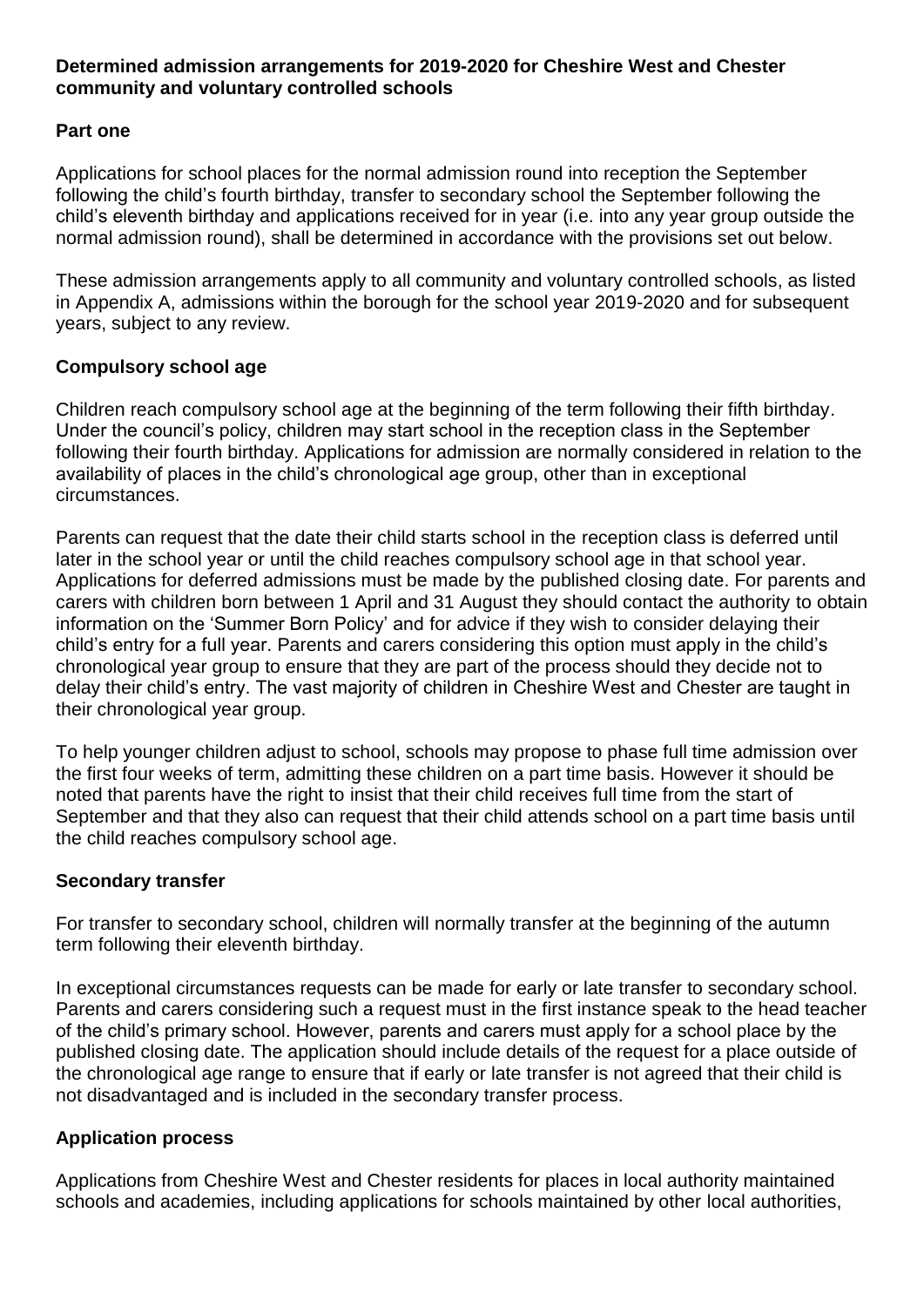must be made on the Cheshire West and Chester Council common application form. The application process will begin on 1 September 2018.

As required by law, Cheshire West and Chester Council makes arrangements for parents and carers resident within the authority's administrative area to express up to three preferences for any English authority school/s, ranked in order of priority, using the council's common application form or online application facility and to give reasons in support of each preference, including any supporting documentation, before any places are offered.

Applicants not resident in an English authority or resident abroad should apply on the common application form or online application facility to Cheshire West and Chester Council if they wish to be considered for a Cheshire West and Chester school or academy. Applications received for the admission of pupils who are not resident in Cheshire West and Chester authority are always considered on an equal basis in relation to oversubscription criteria and deadlines as Cheshire West and Chester residents.

### **Acknowledgements**

An acknowledgement confirming receipt of applications can be provided on request from parents and carers. A stamped addressed envelope must be provided. Online applicants will receive an automated email acknowledgement.

### **Children with a statement of special educational needs or an education health and care plan**

Section 324 of the Education Act 1996 requires the governing bodies of all maintained schools to admit a child with a statement of special educational needs or education health and care plan that names their school.

### **Published admission numbers**

The council in relation to community and voluntary controlled schools have set published admission numbers, which is the number of children that will be admitted into the relevant age group in the normal admission round. If the Council receive an increase in applications in certain areas of the borough, the council where necessary, will use its power as the strategic commissioner of school places to temporarily increase the number of places available above the published admission number. These increases will not constitute an increase to the published admission number as stated in paragraph 1.4 of the School Admissions Code December 2014.

For applications received in year, which are those received after the first day of the school year into the relevant age group or into any other year group, the published admission number will normally continue to be applied as the relevant age group progresses through school. There may be occasions when a school's organisation permits the admission of additional children into an oversubscribed cohort at the expense of places in an undersubscribed cohort. Should there be subsequent application to the undersubscribed cohort it may not be possible to admit to the published admission number.

Published admission numbers for Cheshire West and Chester maintained schools are listed in the authority's composite prospectus which is available on the council's website at the start of the application process.

All preferences made in accordance with the local authority's admission arrangements will be met except where this would prejudice the provision of efficient education or the efficient use of resources, when the year group in question is full. In some circumstances the local authority may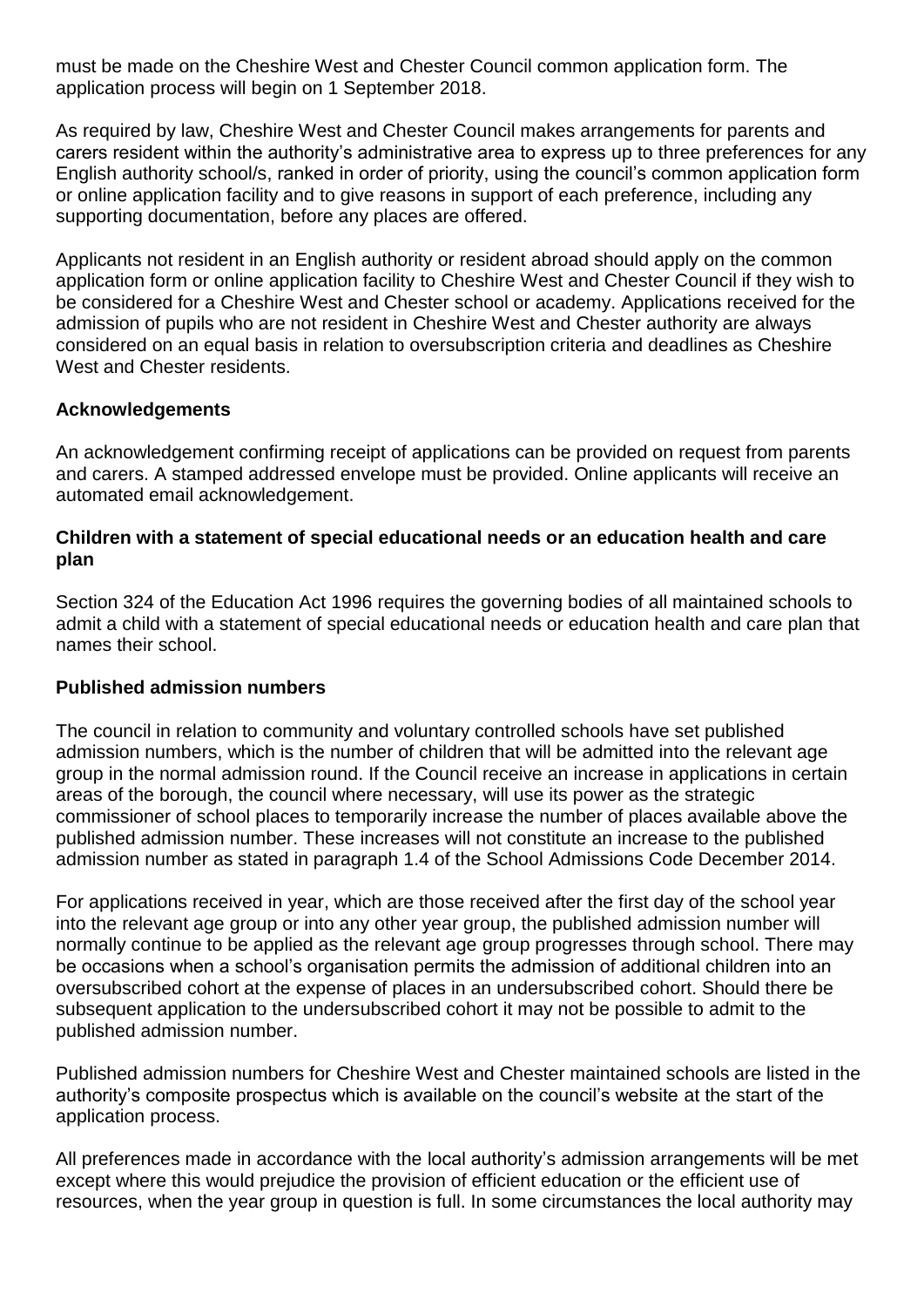agree with the school that admitting further pupils will not adversely affect the school in the longer term. In such circumstances, a preference will be met, even where the year group is full.

Unless the child is a permitted exception as defined in The School Admissions Code, December 2014, the local authority will not normally be able to agree admission over the published admission number where to do so would result in a breach of infant class size legislation. The law requires that infant classes, where the majority of children will reach the age of five, six or seven, contain no more than 30 pupils with a single qualified teacher.

### **Oversubscription criteria**

Where more applications are received than there are places available and after the admission of pupils with statements of special educational needs or an education health and care plan, where the school is named in the statement, preferences for community and voluntary controlled schools, together with any supporting information, will be considered in accordance with the council's published oversubscription criteria as follows:

- A looked after child or a child who was previously looked after but ceased to be so because they were adopted or became subject to a child arrangements or special guardianship, order. A looked after child is a child who is in the care of a local authority or being provided with accommodation by a local authority in the exercise of their social services functions, as defined in section 22(1) of the Children Act 1989.
- Siblings. Pupils with brothers or sisters, step brothers or step sisters, half-brothers or halfsisters, adopted brothers or adopted sisters living together as part of one household, already attending the preferred school in years reception through to year five in a primary school, years seven to ten and year twelve in a secondary school and expected to continue at the school in the following school year, at the time of admission. Siblings in year six and year eleven will not be considered under this criterion for the normal admission rounds.
- Children resident within the designated catchment zone of the school. Children will be classed within this category if they and their parents or carers are resident within the area served by the school at the time of application. However, for the normal admission rounds, the authority may consider a change of address providing the child is resident in the new property and supporting documentation is received by 14 December 2018 for secondary transfer and 22 February 2019 for reception applications, when the authority will begin the allocation of places process.
- Children not resident within a school's local catchment zone but attending a school designated as a partner school for admissions purposes. (Only applicable for secondary applications)

Community High School and designated partner primary schools are as follows:

- o Alvanley Primary School
- o Ashton Hayes Primary School
- o Aston by Sutton Primary School
- o Elton Primary School
- o Frodsham Church of England Primary School
- o Frodsham Manor House Primary School
- o Frodsham Weaver Vale Primary School
- o Helsby High School
- o Helsby Hillside Primary School
- o Horn's Mill Primary School
- o Kingsley Community Primary and Nursery School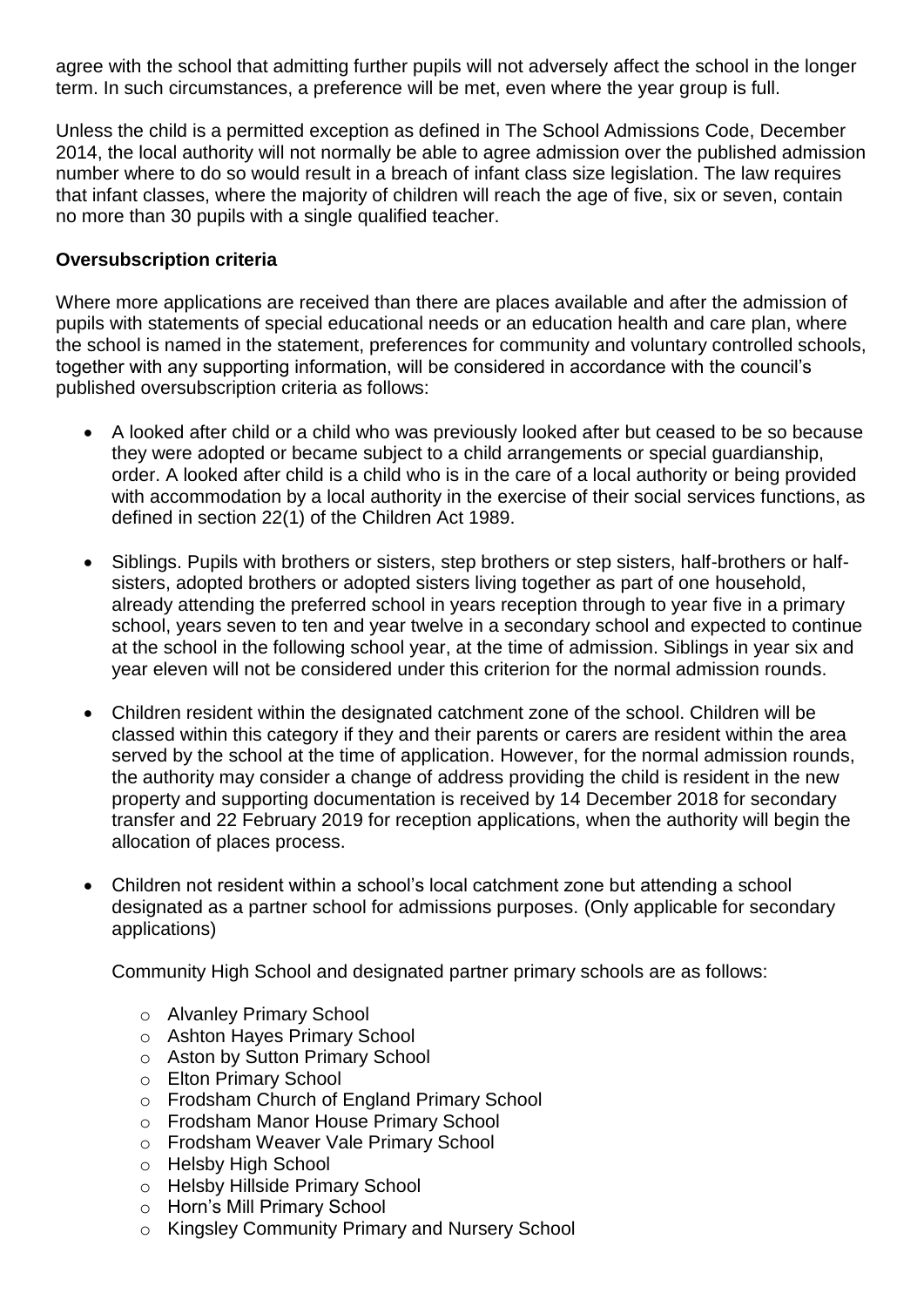- o Kingsley St John's Church of England Primary School
- o Manley Village School
- o Norley Church of England Primary School
- Pupils living nearest to the school measured in a straight line from the centrally plotted Basic Land and Property Unit point of the child's home address to the centrally plotted basic land and property unit point of the school as defined by local land and property gazetteer.

Where a school cannot accommodate all pupils qualifying under one of the criteria stated above, the next criteria will also be applied to determine priority for admission. For example, if a school cannot accommodate all siblings for whom an application has been received, all sibling applicants will be prioritised in the order of:

- o siblings who live within the school's designated catchment area
- o siblings who do not live within the school's designated catchment area.

All applicants within each criterion will be put into distance order with priority being given to those that live nearest to the school, as stated above.

Where it is identified that there are a limited number of places available and the local authority cannot differentiate between the applications using the nearest school criterion, a random allocation tie-breaker will be applied. This may be required for example, where applicants reside in the same block of flats or separate addresses measuring the same distance from the school.

# **Equal preferences**

All preferences will be considered on the basis of the equal preference model for allocating places, in accordance with legal requirements. This means that in the first instance, all preferences will be considered against the school's published oversubscription criteria only, without reference to the preference ranking. Where a pupil can potentially be allocated more than one school place stated on the application form, the single offer, determined by the home authority, will be for the school ranked highest on the application form by the parents or carers.

If the pupil is a Cheshire West and Chester resident and Cheshire West and Chester Council, as the home authority, is not able to offer any of the preferences stated on the form a place will be allocated at the nearest Cheshire West and Chester school (including faith schools) with known vacancies using the authority's mapping system for measuring straight line distances from the Basic Land and Property Unit point of the home address to the Basic Land and Property Unit point of the school in miles.

Where an application has been received from a parent resident in another authority and a place cannot be offered, Cheshire West and Chester Council will not allocate an alternative school place.

# **Children of multiple births**

In relation to children of multiple births, exceptionally it may be necessary to offer places over the published admission number. This is to ensure that, as far as possible, siblings (twins, triplets or children from other multiple births) can attend the same school. In normal circumstances the local authority will not be able to agree admission over the published admission number where to do so would result in a breach of infant class size legislation, which requires that infant classes, where the majority of children will reach the age of five, six or seven contain no more than 30 pupils with a single qualified teacher. However the School Admissions Code, December 2014 allows the admittance of a sibling in the same school year (twins, triplets or children from other multiple births) as a permitted exception where one sibling can be offered and not the other. This is a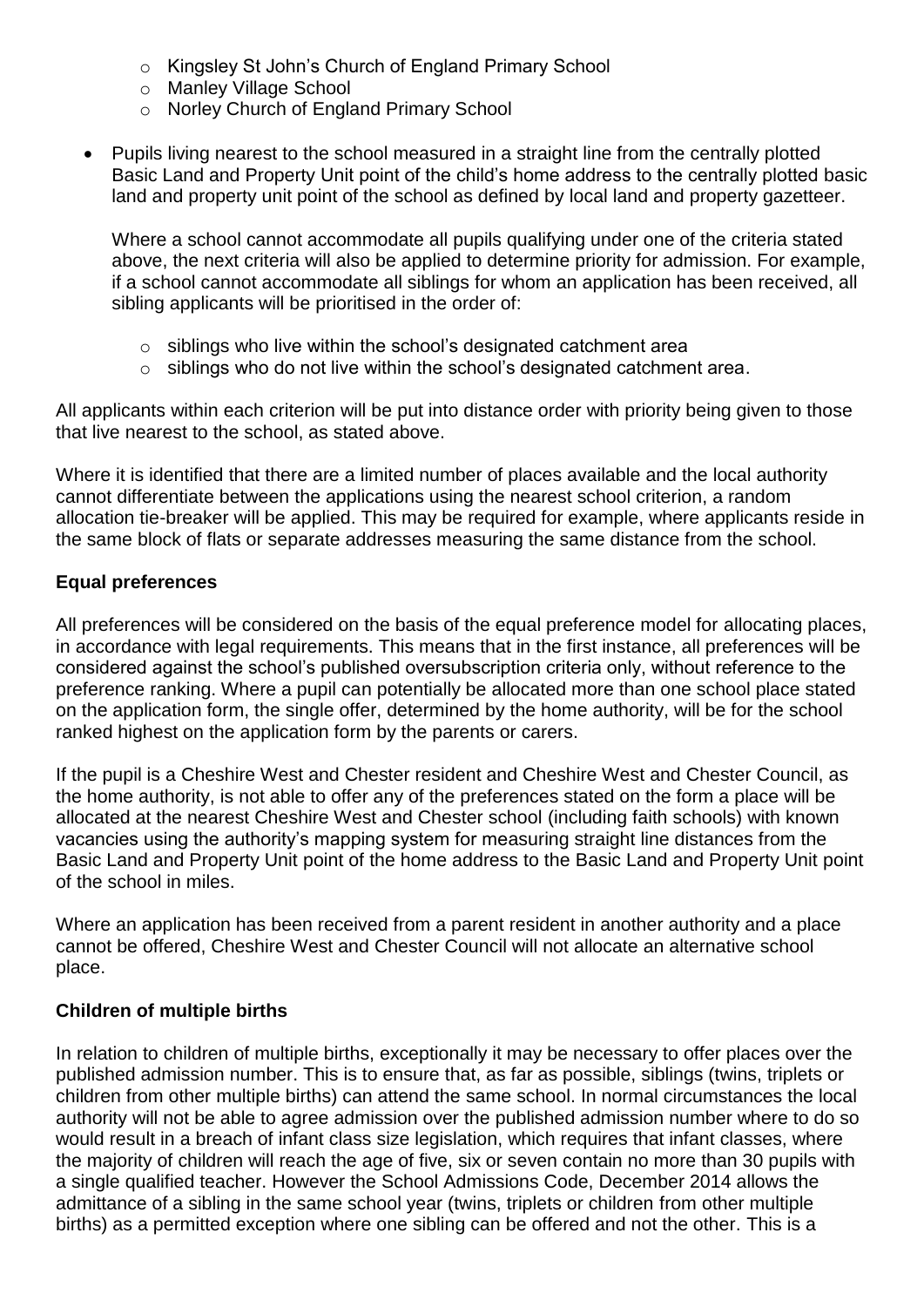discretionary permitted exception and may not be agreed if the admittance of more children into a particular year group would cause prejudice to the efficient education and efficient use of resources to other children in that year group.

# **Children of UK service personnel**

Places will be allocated in advance of the family arriving in the area for children of UK service personnel, if accompanied by an official government letter which declares a relocation date and a unit postal address or quartering area address for considering the application against local authority oversubscription criteria. In addition it may be necessary to offer places above the published admission number as the School Admissions Code, December 2014 allows the admittance of a forces child as a permitted exception in relation to infant class size legislation. This is a discretionary permitted exception and may not be agreed if the admittance of more children into a particular year group would cause prejudice to the efficient education and efficient use of resources to other children in that year group.

# **Parents and carers with shared responsibility for a child**

Where parents or carers have shared responsibility for a child the place of residency will be determined as the address where the child lives for the majority of the school week, where the child wakes up between Monday to Friday. Full details must be submitted in writing to enable the local authority to determine which address will be used for the purpose of admission.

A panel of officers will consider the information provided. If the panel agree that sufficient evidence has been provided then this address will be used for the purpose of assigning a criterion to the application.

Where the local authority is unable to reach a decision based on the information received, for example, where a child lives equally with both parents, the address provided for claiming child benefit and where appropriate, child tax credits or equivalent will be applied to the admission application. In such circumstances, documentary evidence must be provided. Any delay in receiving any required information will result in the local authority determining residence for the purpose of admission based on the information available to it.

# **Moving house**

Parents and carers must inform the authority immediately of a change of address, even if details of a future change of residency were included on the application form as this may change a child's oversubscription criteria for a particular school. The authority will require supporting evidence to show that the place of residency has changed, for example completion of sale, tenancy agreements, council tax and utility bills and any other information considered relevant to the application, including disposal of previous property. In addition proof that the child now resides at the new property will be required i.e. child benefit or child tax credit. For normal admission round supporting evidence must be received by the date as stated in part two.

In respect of applications made as part of the normal admission round, for example, into the reception class in a primary school and into year seven as a secondary transfer in September for the first time, information and supporting evidence must be received by the dates in part two of these arrangements. Proof of residency received after the published dates will not be used to process the application, but will be used to send the decision letter on the published offer date.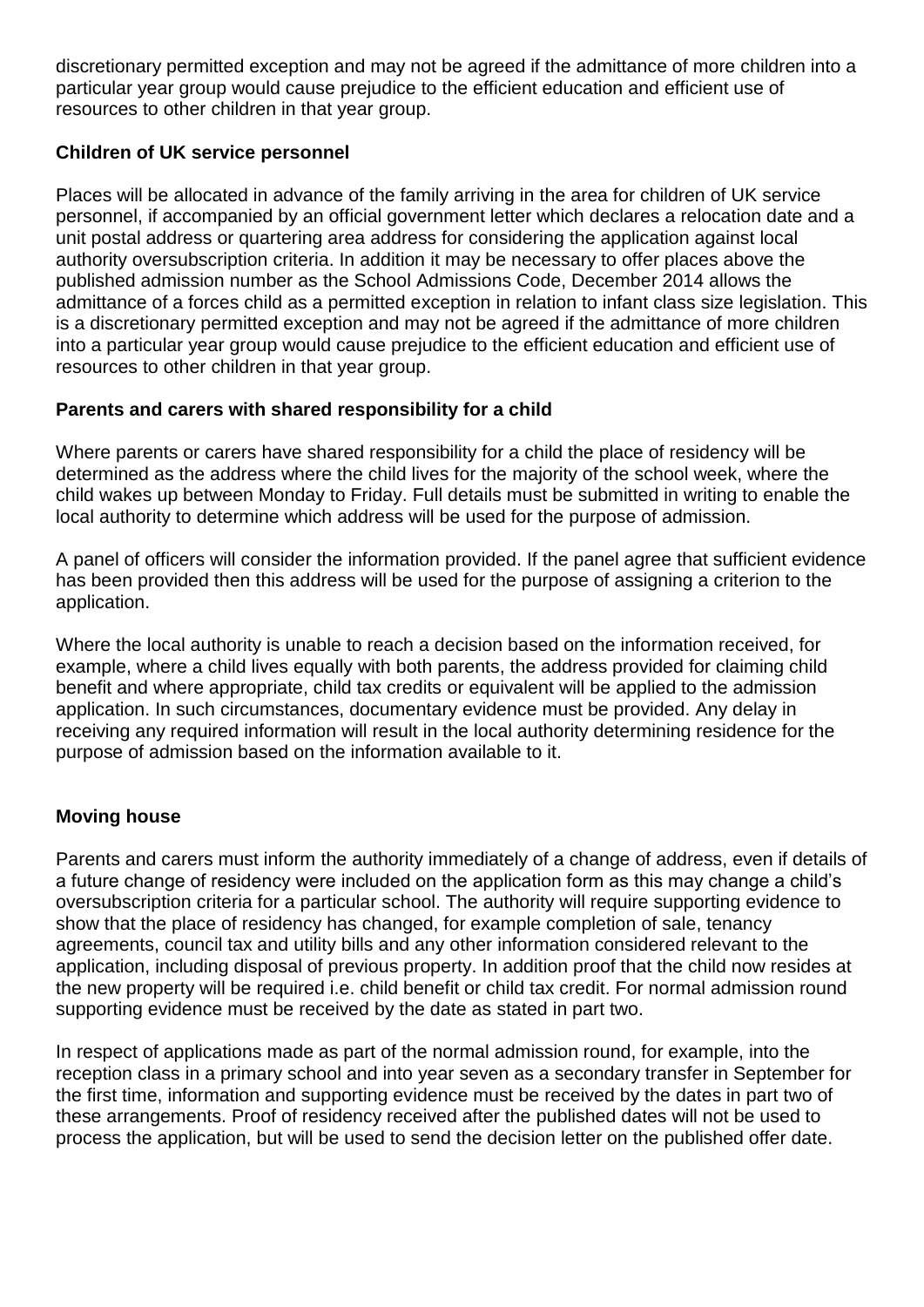# **Waiting lists**

Waiting lists will be held in oversubscription criteria order and not on a first come, first served basis. A vacant place will be reallocated to the child with the highest oversubscription criteria on the school's waiting list on the day the place became available. Placing a child's name on a waiting list does not affect the statutory right of appeal. Waiting lists must be held until the end of the autumn term.

### **Normal admission round**

The normal admission round refers to applications made before the offer release date for admission into the relevant age group i.e. into a reception class in a primary school or year seven in a secondary school in September.

Waiting lists for oversubscribed schools will be prepared in line with the dates specified in part two. Any child refused a school place will automatically be placed on the school's waiting list. They will also consist of children for whom an appeal has been received by the dates specified in part two together with any late applicants.

### **Changing preferences**

In respect of applications made for the normal point of entry, for example, into reception class in a primary school or year seven in a secondary school for the first time, the local authority will not accept a change of preference made after the published closing date without a genuine reason, such as a recent house move. Full details must be provided to the local authority for consideration, along with supporting documentation.

If the authority's decision is that the reason, based on the evidence provided is not valid, then the application will be treated as a late application and as such notification of the outcome of that application will be after the published offer date as stated in part two. It is important therefore that parents and carers give full consideration to the preferences they make on their on time application form.

### **Other relevant changes of circumstances, e.g. admission of a sibling**

Further information received after the supporting documentation deadlines, as stated in part two will not be considered as part of the on time allocation process. The information will be assessed after the accept/decline date and any changes that would assign a different criteria to an application, for example, sibling, in catchment, will be applied to the application and used to determine where the child falls on a waiting list.

### **Late applications – normal admission round only**

Late applications for places at Cheshire West and Chester schools, i.e. applications not submitted to the authority by the relevant statutory closing date will be considered after all on time applications unless the local authority considers that there are good reasons for the application being late, which must be stated at the time of application, for example, exceptional medical reasons preventing an earlier application, late removal into the area. Supporting documentation must be provided.

Where supporting documentation has been received by the date specified in part two of these arrangements and the authority has accepted reasons stated for the late application, the application will be considered as if it had been received on time.

Late applications and supporting documentation received after the dates specified will be considered after all on time applications even where the authority accepts that there are good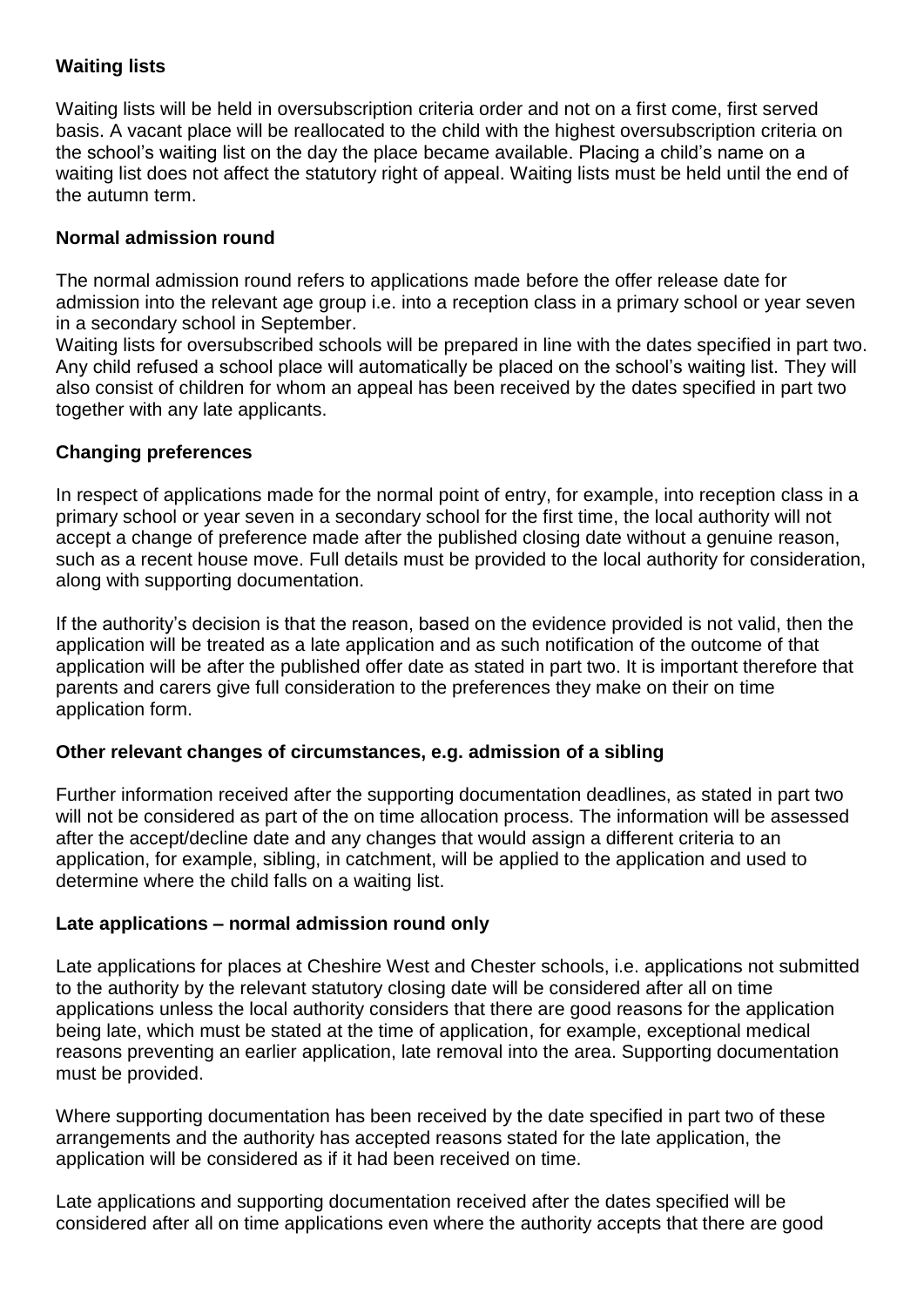reasons for the late application and as such these applications may be disadvantaged in the consideration of their preferences.

Late applicants will be advised of the outcome of their application after the published offer date specified in part two of these arrangements.

### **In year applications**

In year applications are those received after the 1 September into the relevant age group or at any time into any other year group.

Parents and carers, irrespective of where they reside who are seeking in year school places for schools and academies in Cheshire West and Chester authority are required to apply direct to the school or academy. Parents and carers must either complete an application form obtained from the school or complete an online form available on the local authority's website, which is directed to the school or academy for processing.

Waiting lists will be held for community and voluntary controlled schools in oversubscription criteria order and not on a first come, first served basis. Any child refused a school place will automatically be placed on the school's waiting list and will be considered together with children for whom an appeal has been received and any new applicants. Schools will be responsible for administering and updating their waiting lists and must be clear to parents and carers as to how the waiting lists will be operated on an annual basis.

A school place is not considered available until the school or academy is able to remove a child from roll according to the local authority's safeguarding protocol.

Parents and carers must notify the school if there are any changes in circumstances that would impact their oversubscription criteria for the waiting list.

The holding of in year waiting lists for aided, foundation, studio, free schools and academies will be determined by the school or academy.

# **Right of appeal**

Parents and carers who are not offered a place for their child at a school stated as a preference have a right of appeal to an independent appeals panel. Parents can submit an appeal in respect of each school for which admission has been refused. Application forms to appeal against a decision by the local authority to refuse admission to a community or voluntary controlled school are available on the authority's website or can be obtained by contacting the authority. All appeal application forms for community or voluntary controlled schools must be returned to the school admissions team within 20 school days of the issue of the refusal notification.

# **Repeat applications and appeals**

Repeat applications and appeals will not be considered within the same school year, unless the parent, carer or school's circumstances have changed significantly since the original application was made. Full details of the change of circumstances must be provided for consideration by the local authority.

Vacancies occurring in a year group which was fully subscribed at the time of the initial application will be deemed to constitute a significant change in the school's circumstances and a repeat application will be permitted.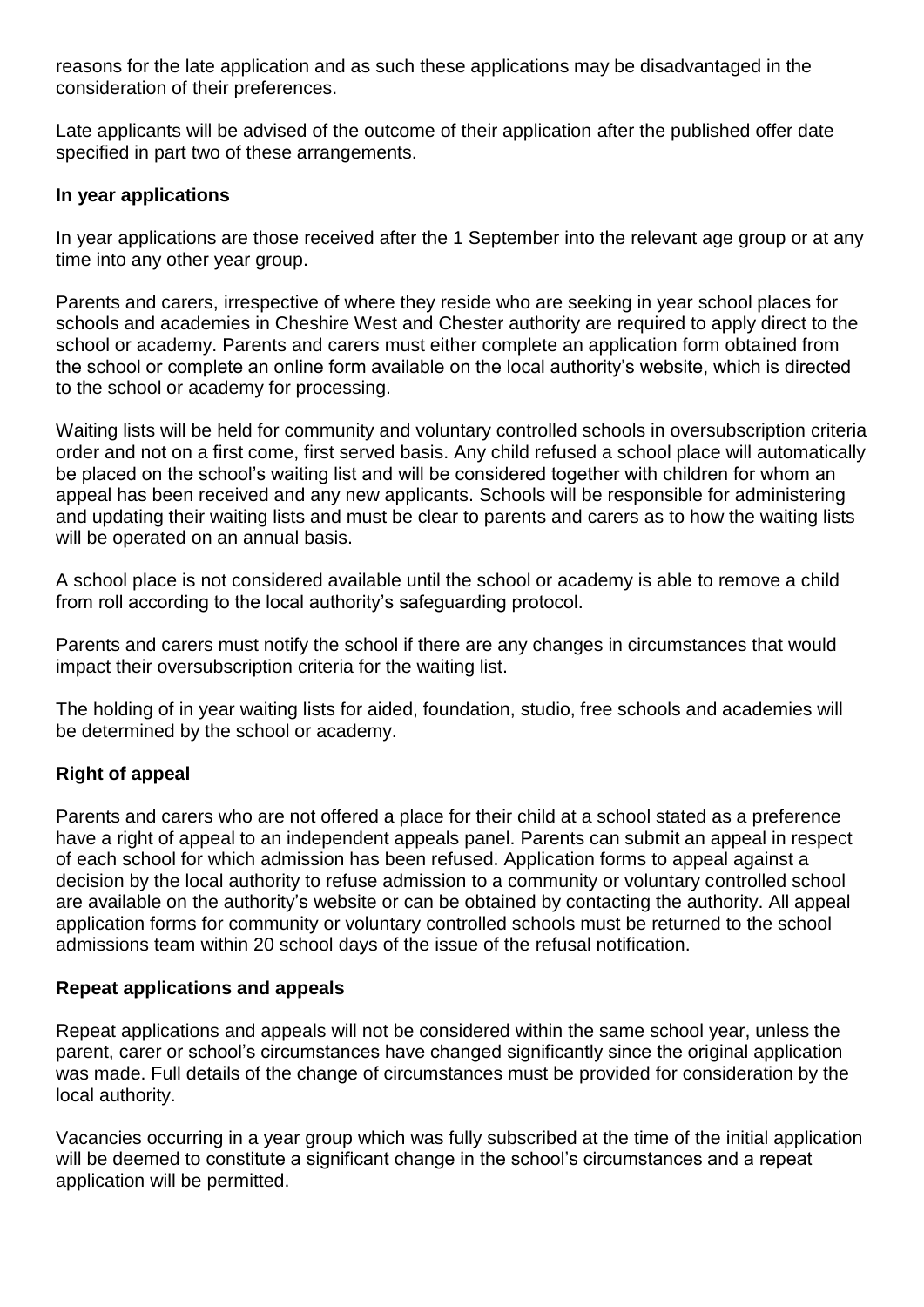# **Part two**

Timetable for applying for school places for the normal admission rounds.

| <b>Process</b>                                                                                                                                                                                                                                                                                                                                                                          | <b>Secondary</b><br>transfers                           | <b>Primary</b><br>admissions                            |
|-----------------------------------------------------------------------------------------------------------------------------------------------------------------------------------------------------------------------------------------------------------------------------------------------------------------------------------------------------------------------------------------|---------------------------------------------------------|---------------------------------------------------------|
| Application process starts. Online application facility<br>opens and paper application forms available.<br>Composite prospectus available.                                                                                                                                                                                                                                              | 1 September 2018.                                       | 1 September 2018.                                       |
| Closing date for applications.                                                                                                                                                                                                                                                                                                                                                          | 31 October 2018.*                                       | 15 January 2019.*                                       |
| Deadline for receipt of supporting documentation.                                                                                                                                                                                                                                                                                                                                       | 14 December 2018.                                       | 22 February 2019.                                       |
| Information received after this date will not be<br>considered until after the accept/decline date listed<br>below.                                                                                                                                                                                                                                                                     |                                                         |                                                         |
| Allocations to be finalised.                                                                                                                                                                                                                                                                                                                                                            | 15 February 2019.                                       | 29 March 2019.                                          |
| Offers released                                                                                                                                                                                                                                                                                                                                                                         | 1 March 2019.**                                         | 16 April 2019.**                                        |
| Parents will be informed of the school place offered<br>either:                                                                                                                                                                                                                                                                                                                         |                                                         |                                                         |
| by letter to those parents and carers who<br>have applied using a paper application form<br>and to those online applicants who have<br>requested their offer by letter<br>by email to those parents and carers who<br>have applied using the web based online<br>facility. In addition, online applicants can view<br>their offer on this day by logging in to their<br>online account. |                                                         |                                                         |
| Waiting lists prepared and vacancies re-allocated.<br>Waiting lists will be held in criteria order.                                                                                                                                                                                                                                                                                     | After 1 March 2019.                                     | After 16 April 2019.                                    |
| Deadline for application appeals against local<br>authority/governing body decisions.                                                                                                                                                                                                                                                                                                   | 29 March 2019.                                          | 17 May 2019.                                            |
| Appeal hearings (on time applications).                                                                                                                                                                                                                                                                                                                                                 | By 19 June 2019.                                        | By 19 July 2019.                                        |
| Appeal hearings (late and in year applications).                                                                                                                                                                                                                                                                                                                                        | Within 30 school<br>days of the appeal<br>being lodged. | Within 30 school<br>days of the appeal<br>being lodged. |
| Late applicants will be advised of the outcome of<br>their application after this date and within 10 school<br>days of this date or receipt of application (whichever<br>is the later), as far as possible.                                                                                                                                                                             | After 1 March 2019.                                     | After 16 April 2019.                                    |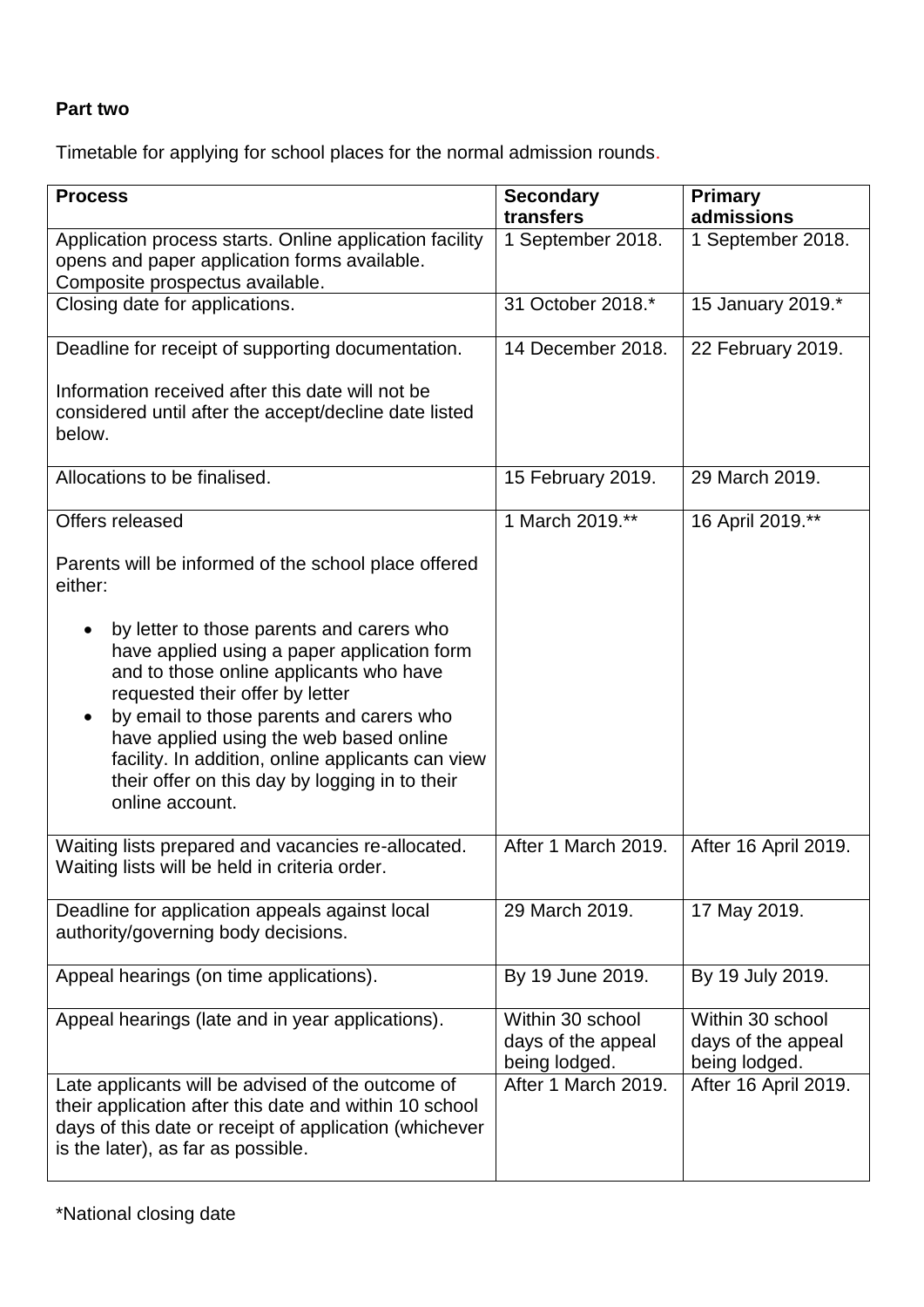\*\*In accordance with regulations which state that offers must be posted out on these dates except where these dates fall on a Saturday or Sunday and offers must be posted on the next working day

All dates will be reviewed on an annual basis in line with National guidance.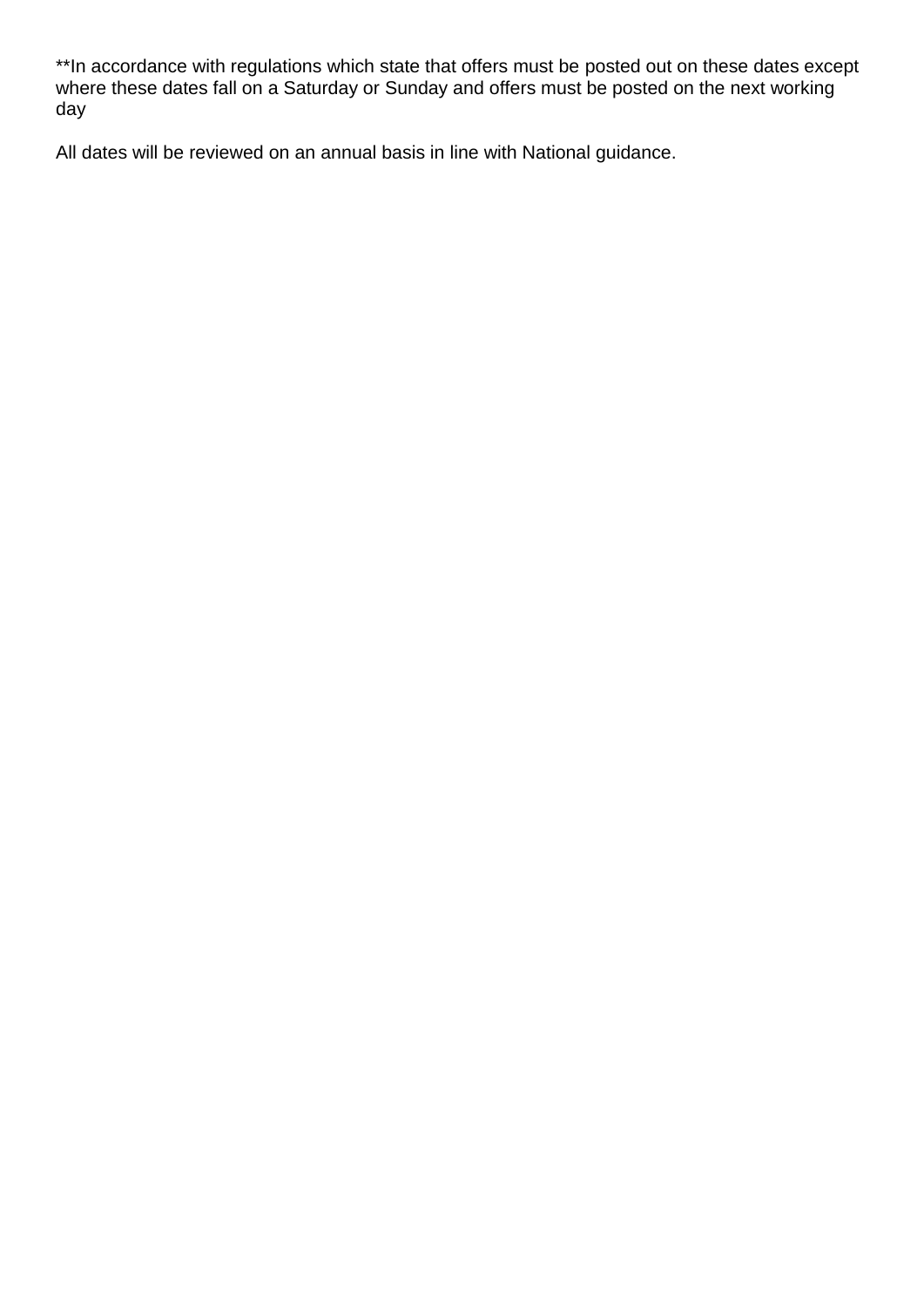# **Community and Voluntary Controlled Primary Schools as at December 2017**

| <b>Acresfield Primary School</b>                    |  |  |
|-----------------------------------------------------|--|--|
| <b>Alvanley Primary School</b>                      |  |  |
| <b>Ashton Hayes Primary School</b>                  |  |  |
| Aston by Sutton Primary School                      |  |  |
| Barrow Church of England Primary School             |  |  |
| <b>Belgrave Primary School</b>                      |  |  |
| <b>Brookside Primary School</b>                     |  |  |
| <b>Byley Primary School</b>                         |  |  |
| Cambridge Road Community Primary and Nursery School |  |  |
| Capenhurst Church of England Primary School         |  |  |
| <b>Charles Darwin Community Primary School</b>      |  |  |
| <b>Cherry Grove Primary School</b>                  |  |  |
| <b>Childer Thornton Primary School</b>              |  |  |
| <b>Christleton Primary School</b>                   |  |  |
| <b>Clutton Church of England Primary School</b>     |  |  |
| <b>Comberbach Primary School</b>                    |  |  |
| <b>Cuddington Community Primary School</b>          |  |  |
| <b>Darnhall Primary School</b>                      |  |  |
| Dee Point Primary School                            |  |  |
| Dodleston Church of England Primary School          |  |  |
| Dutton St Peter's Church of England Primary School  |  |  |
| <b>Eaton Primary School</b>                         |  |  |
| <b>Elton Primary School</b>                         |  |  |
| <b>Farndon Primary School</b>                       |  |  |
| Frodsham Church of England Primary School           |  |  |
| Frodsham Manor House Primary School                 |  |  |
| Frodsham Weaver Vale Primary School                 |  |  |
| <b>Grange Community Primary School</b>              |  |  |
| Guilden Sutton Church of England Primary School     |  |  |
| <b>Hartford Manor Community Primary School</b>      |  |  |
| <b>Hartford Primary School</b>                      |  |  |
| <b>Helsby Hillside Primary School</b>               |  |  |
| <b>Highfield Community Primary School</b>           |  |  |
| Hoole Church of England Primary School              |  |  |
| Horn's Mill Primary School                          |  |  |
| <b>Huntington Community Primary School</b>          |  |  |
| Huxley Church of England Primary School             |  |  |
| J H Godwin Primary School                           |  |  |
| Kingsley Community Primary & Nursery School         |  |  |
| <b>Kingsmead Primary School</b>                     |  |  |
| Lache Primary School                                |  |  |
| <b>Leftwich Community Primary School</b>            |  |  |
| <b>Little Leigh Primary School</b>                  |  |  |
| Little Sutton Church of England Primary School      |  |  |
| Lostock Gralam Church of England Primary School     |  |  |
| Malpas Alport Endowed Primary School                |  |  |
| <b>Manley Village School</b>                        |  |  |
| <b>Meadow Primary School</b>                        |  |  |